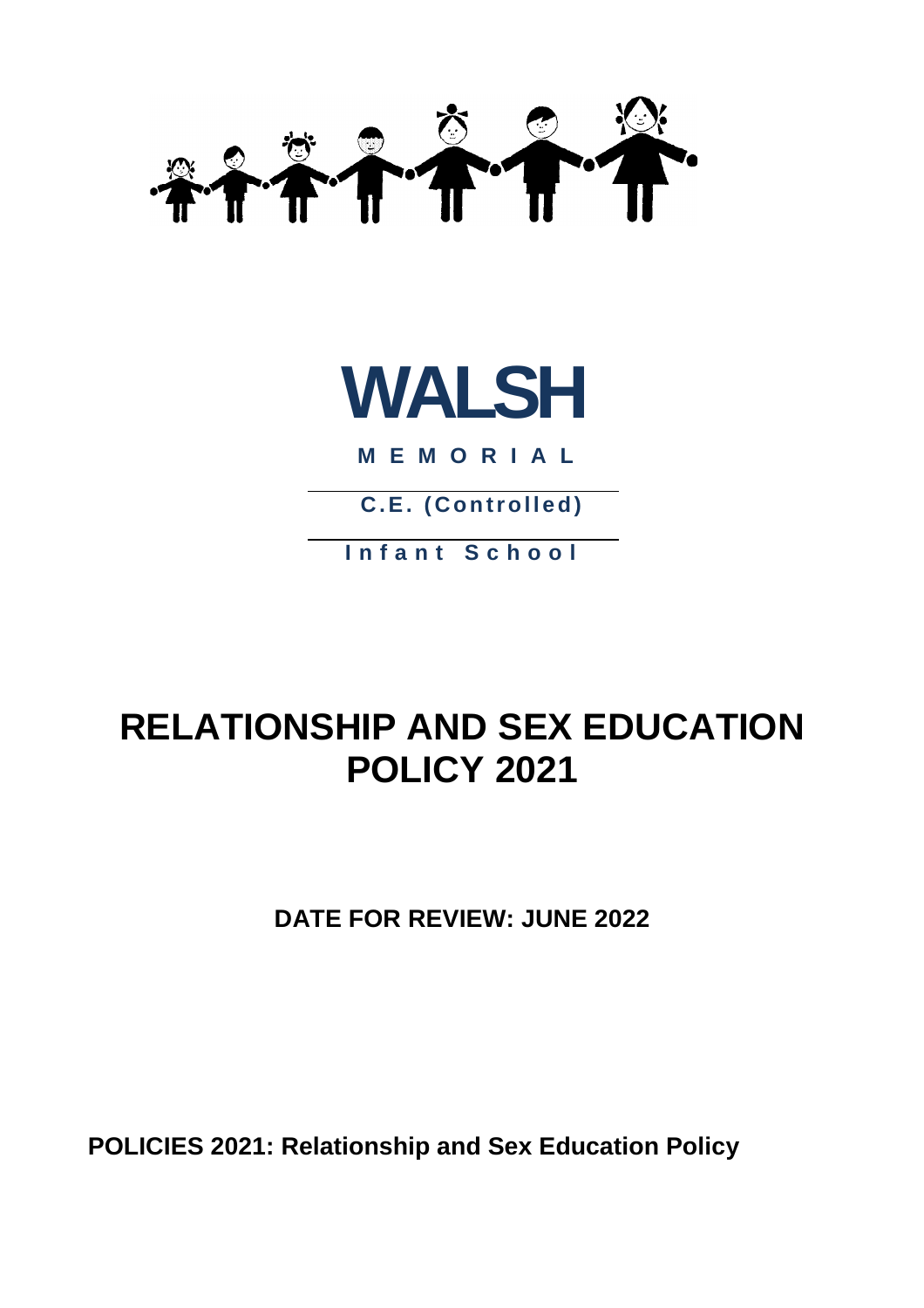



Walsh Memorial CE (VC) Infant School creates a strong, nurturing, Christian school community, in which all pupils are valued and encouraged to embrace a love of learning. Inspired by the actions of St Peter, we strive to create resilient, independent and articulate learners who **persevere** and aspire to be the best they can. Our Christian Values enable our school community to flourish in a safe, secure and happy environment, giving every child the confidence and enthusiasm to become life-long learners. Through our value of **love** and understanding of God, our school **community** demonstrates compassion, kindness, consideration and to cherish our world and everyone in it.



### **Relationship and Sex Education Policy**

*\_\_\_\_\_\_\_\_\_\_\_\_\_\_\_\_\_\_\_\_\_\_\_\_\_\_\_\_\_\_\_\_\_\_\_\_\_\_\_\_\_\_\_\_\_\_\_\_\_\_\_\_\_\_\_\_\_\_\_\_\_\_\_\_\_\_\_\_\_\_\_\_\_\_\_\_\_\_\_\_\_\_\_\_\_\_\_\_\_\_\_\_*

**Our vision is brought to life in school through our three shared Christian values of 'Community, Love and Perseverance' and our School rules of 'Be ready, be kind and be safe.'**

#### **Definition of RSE**

'The focus in primary school should be on teaching the fundamental building blocks and characteristics of positive relationships, with particular reference to friendships, family relationships, and relationships with other children and with adults.' **DFE Statutory Guidance 25th July 2019**

#### **Aims**

At our Church School, in accordance with the Christian Values of the school, the focus will be on – family relationships and friendships, giving pupils the opportunity to understand the value of human relationships, how to have healthy relationships and how to stay safe. It is an integral part of the Personal, Social and Health Education (PSHE) and Citizenship curriculum, and is linked to that for Science.

We will teach the building blocks needed for positive and safe relationships of all kinds. They start with relationships between family and friends, how to treat each other with kindness, and recognising the difference between online and offline friendships.

To embrace the challenges of creating a happy and successful adult life, pupils need knowledge that will enable them to make informed decisions about their wellbeing, health and relationships and to build their self-efficacy.

At Walsh Memorial C of E Infant School, we teach RSE as set out in this policy.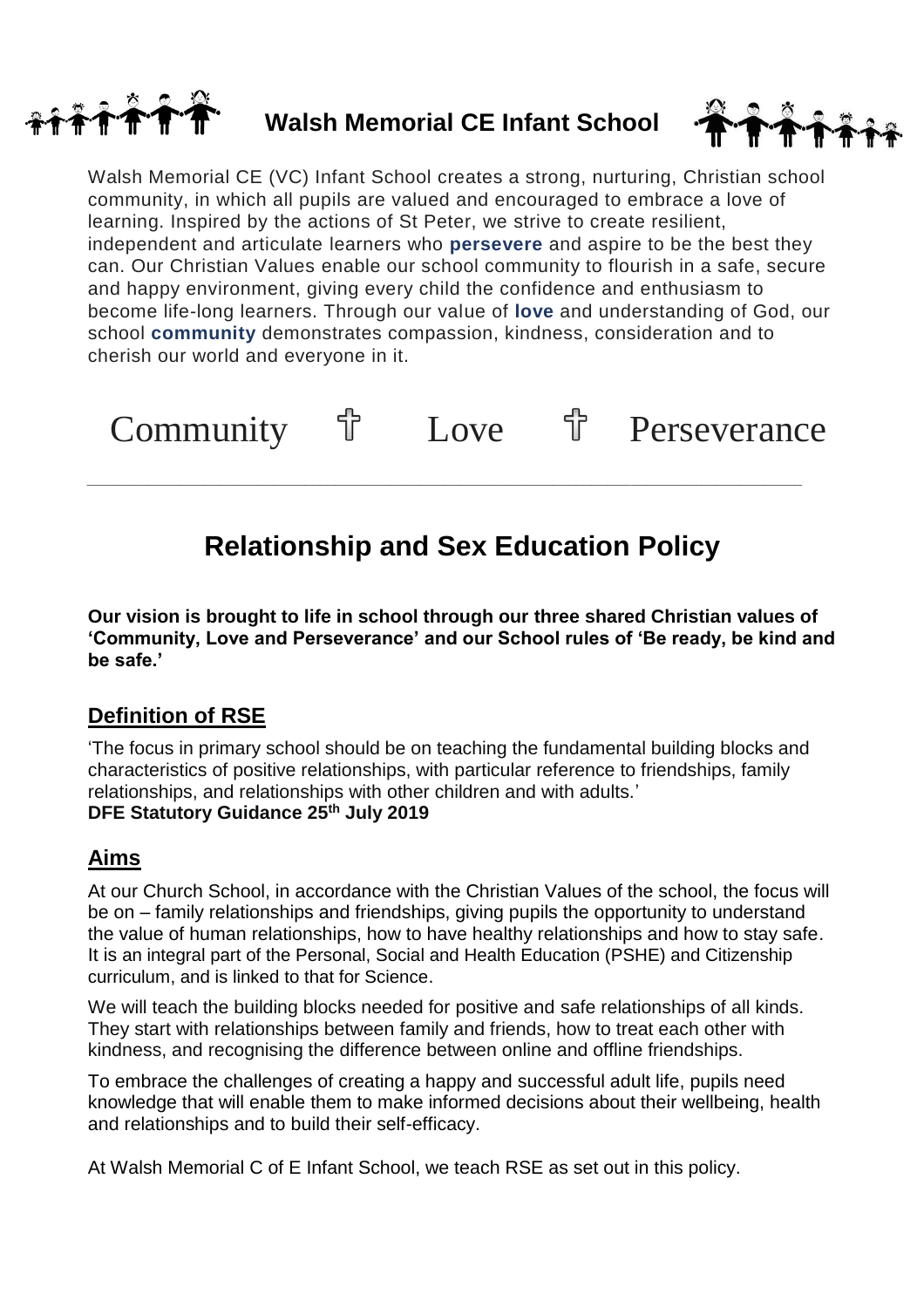The aims of relationship and sex education (RSE) at our school are to:

- Build positive relationships through our Values of Community, Love, Perseverance '*as relationships are good gifts of God and should bring joy'*
- '*To flourish and gain every opportunity to live fulfilled lives'*
- The importance of being in positive, heathy, meaningful and sustained relationships of all kinds.
- Respect others' relationships
- Provide a framework in which sensitive discussions can take place
- Prepare pupils, and give them an understanding of the importance of health and hygiene
- Help pupils develop feelings of self-respect, confidence and empathy
- Create a positive culture around issues of relationships
- Teach pupils the correct vocabulary to describe themselves and their bodies

*( The Church Of England Education Office)*

#### **Statutory requirements**

The Secretary of State for Education confirms the Government's ambition to support all young people to stay safe and prepare for life in modern Britain by making Relationships Education (Primary), and, subject to the outcome of a thorough consideration of the subject, Personal, Social, Health and Economic Education (PSHE - both) statutory in all schools. The government laid an amendment1 to the Children and Social Work Bill on 1 March 2017 which came into effect from September 2019.

We teach the elements of sex education contained in the Key stage one science curriculum.

We follow the guidance issued by the secretary of state as outlined in section 403 of the [Education Act 1996.](http://www.legislation.gov.uk/ukpga/1996/56/contents) (updated March 2020)

#### **Policy development**

Our policy was developed in line with current practice, new guidance and best practice guidelines. The lead staff member on this is Helen Wall, who has attended relevant training.

Staff, Parents (through Parents Forum) and Governors were consulted on the detail of the units during the Spring term 2020, in preparation for ratification.

#### **Teaching and Learning including delivery of the Curriculum**

- At Walsh Memorial CE Infant School the main content is delivered through our life cycles, science and PSHE curriculum, we use Jigsaw to deliver our PSHE lessons. Our scheme of work maps out a grid of units for each year group which progresses and returns to themes as children move through each year group, on a spiral curriculum.
- Early Years Foundation Stage children learn about life cycles. Through on-going personal, social and emotional development they develop the skills to form relationships and think about relationships with others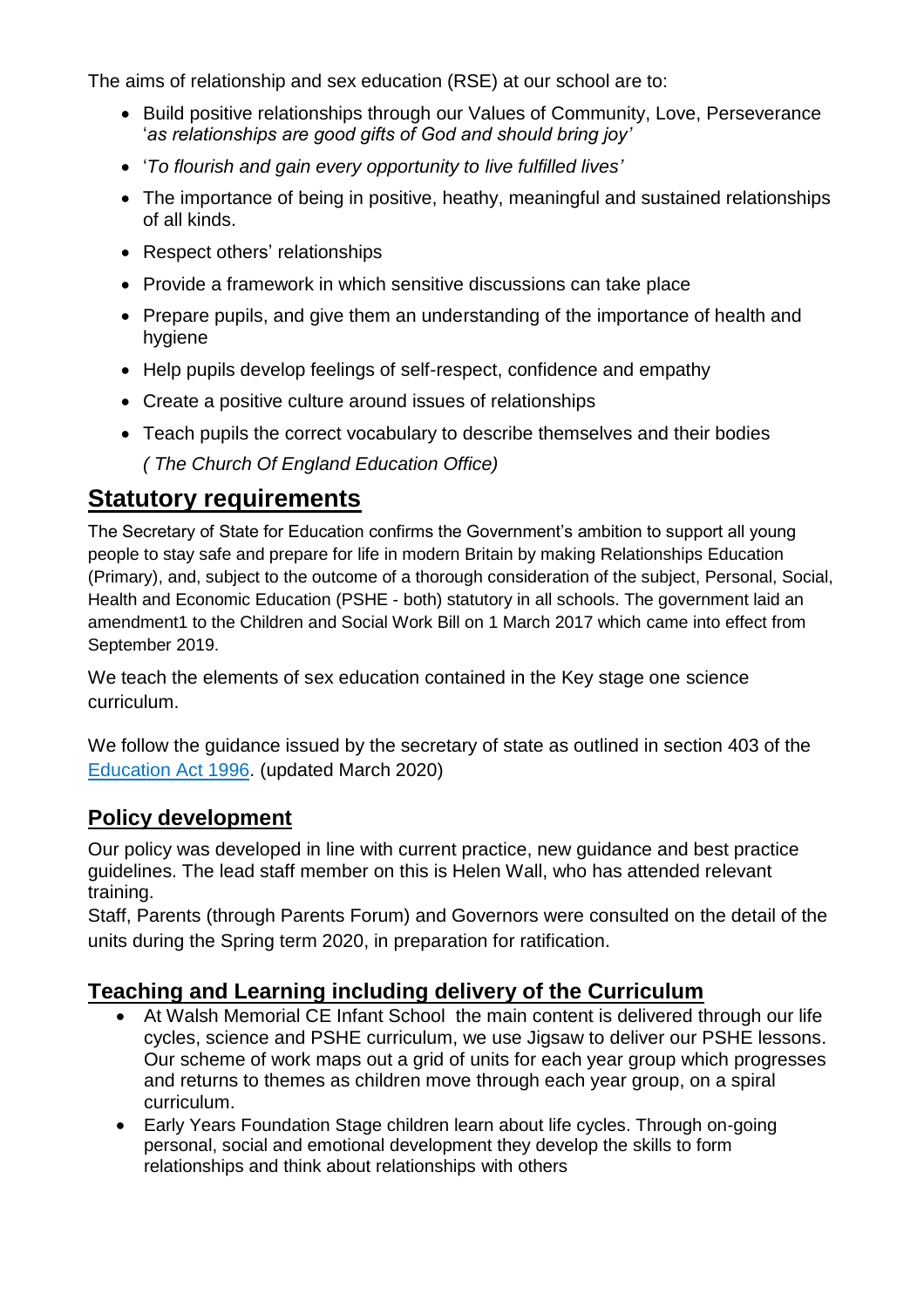- RSE is normally delivered by the class teacher in the normal class groups.
- Resources to be used are: stories and pictures of babies and baby animals and Living Eggs
- We also teach RSE through other subject areas (eg Science, PE and R.E.), where we feel that they contribute significantly to a child's knowledge and understanding of his or her own body.
- Linked with R.E. children reflect on family relationships, different family groups and positive and healthy friendships. They learn about rituals and traditions associated with birth, marriage and death and talk about the emotions involved.
- Since RSE incorporates the development of self-esteem and relationships, pupils' learning does not just take place through the taught curriculum but through all aspects of school life including the playground. It is important then that all staff understand they have a responsibility to implement this policy and promote the aims of the school at any time they are dealing with children.
- External agencies helping us to deliver RSE in our school include: The school nurse and NSPCC Pants programme.

#### **Key Stage 1**

'This starts with pupils being taught about what a relationship is, what friendship is, what family means and who the people are who can support them. From the beginning of primary school, building on early education, pupils should be taught how to take turns, how to treat each other with kindness, consideration and respect, the importance of honesty and truthfulness, permission seeking and giving, and the concept of personal privacy.' From the beginning, teachers should talk explicitly about the features of healthy friendships, family relationships and other relationships which young children are likely to encounter. Drawing attention to these in a range of contexts should enable pupils to form a strong early understanding of the features of relationships that are likely to lead to happiness and security. This will also help them to recognise any less positive relationships when they encounter them.'

The principles of positive relationships also apply online especially as, by the end of primary school, many children will already be using the internet.'

#### **DFE Statutory Guidance 25th July 2019**

#### **PSHE – Statutory Relationships**

Pupils will be taught

#### **Families and people who care for me**

- that families are important for children growing up because they can give love, security and stability
- the characteristics of healthy family life, commitment to each other, including in times of difficulty, protection and care for children and other family members, the importance of spending time together and sharing each other's lives
- that others' families, either in school or in the wider world, sometimes look different from their family, but that they should respect those differences and know that other children's families are also characterised by love and care
- that stable, caring relationships, which may be of different types, are at the heart of happy families, and are important for children's security as they grow up
- that marriage represents a formal and legally recognised commitment of two people to each other which is intended to be lifelong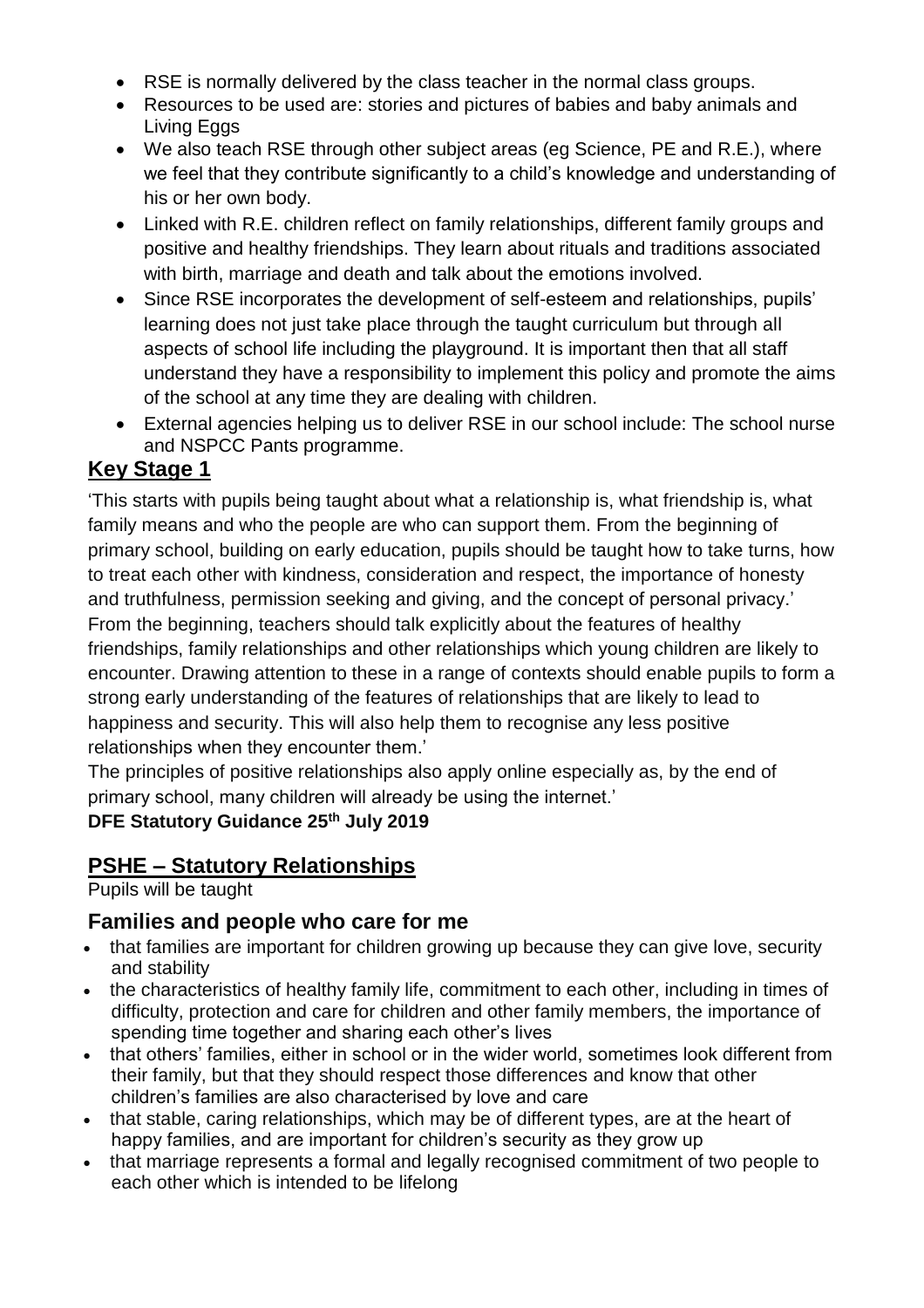how to recognise if family relationships are making them feel unhappy or unsafe, and how to seek help or advice from others if needed

*Marriage in England and Wales is available to both opposite sex and same sex couples. The Marriage (Same Sex Couples) Act 2013 extended marriage to same sex couples in England and Wales. The ceremony through which a couple get married may be civil or religious.*

#### **Caring friendships**

Pupils will be taught

- how important friendships are in making us feel happy and secure, and how people choose and make friends
- the characteristics of friendships, including mutual respect, truthfulness, trustworthiness, loyalty, kindness, generosity, trust, sharing interests and experiences and support with problems and difficulties
- that healthy friendships are positive and welcoming towards others, and do not make others feel lonely or excluded
- that most friendships have ups and downs, and that these can often be worked through so that the friendship is repaired or even strengthened, and that resorting to violence is never right
- how to recognise who to trust and who not to trust, how to judge when a friendship is making them feel unhappy or uncomfortable, managing conflict, how to manage these situations and how to seek help or advice from others, if needed

#### **Respectful relationships**

Pupils will be taught

- the importance of respecting others, even when they are very different from them (for example, physically, in character, personality or backgrounds), or make different choices or have different preferences or beliefs
- practical steps they can take in a range of different contexts to improve or support respectful relationships
- the conventions of courtesy and manners
- the importance of self-respect and how this links to their own happiness
- that in school and in wider society they can expect to be treated with respect by others, and that in turn they should show due respect to others, including those in positions of authority
- about different types of bullying (including cyberbullying), the impact of bullying, responsibilities of bystanders (primarily reporting bullying to an adult) and how to get help

#### **Online relationships**

Pupils will be taught

- that people sometimes behave differently online, including by pretending to be someone they are not
- how to recognise who to trust and who not to trust,
- the rules and principles for keeping safe online, how to recognise risks, harmful content and contact, and how to report them
- how information and data is shared and used online

#### **Being safe**

Pupils will be taught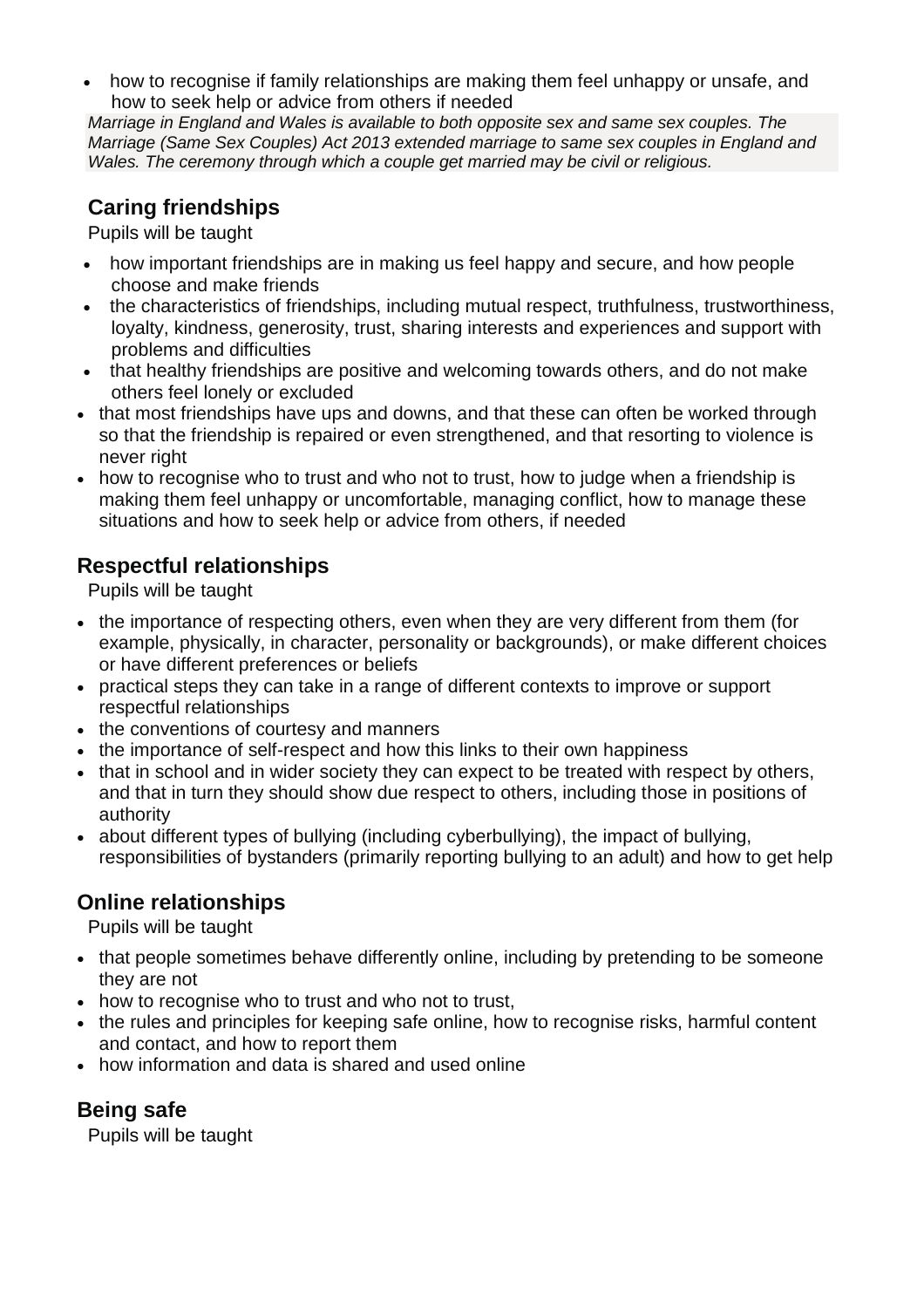- about the concept of privacy and the implications of it for both children and adults; including that it is not always right to keep secrets if they relate to being safe
- that each person's body belongs to them, and the differences between appropriate and inappropriate or unsafe physical, and other, contact
- how to respond safely and appropriately to adults they may encounter (in all contexts, including online) whom they do not know
- how to recognise and report feelings of being unsafe or feeling bad about any adult
- how to ask for advice or help for themselves or others, and to keep trying until they are heard,
- how to report concerns or abuse, and the vocabulary and confidence needed to do so
- where to get advice, for example family, school or other sources

#### **Science**

Pupils will be taught

- Identify, name, draw and label the basic part of the human body and say which part of the body is associated with each sense (Year 1)
- Notice that animals including, humans have offspring which grow into adults
- Describe the importance for humans of exercise, eating the right amounts of different types of food and hygiene.

#### **Answering difficult questions**

- If a child raises a specific question a simple factual answer is given and the parents/carers informed so that further discussions may take place.
- If there is a child protection or safeguarding concern, it is dealt with following the school's child protection and safeguarding policy.

#### **Vocabulary**

Children should be introduced, at appropriate stages, to the correct terminology in their program of sex education. The Police and health professionals have asked schools to use the correct terms for sexual organs to ensure that children can be accurate when talking about their bodies. This is in response to a number of cases being rejected from courts as children are unable to clearly identify parts of their bodies when explaining matters. This is covered in our Jigsaw programme during the summer term. We send a letter to parents before the topic to inform them what their children will be learning.

 All adults will model the scientific names for external sexual organs to ensure that a child learns the specific name and can use it accurately: penis, testicles, vulva, anus, bottom, breast and nipple.

#### **Equal Opportunities Statement**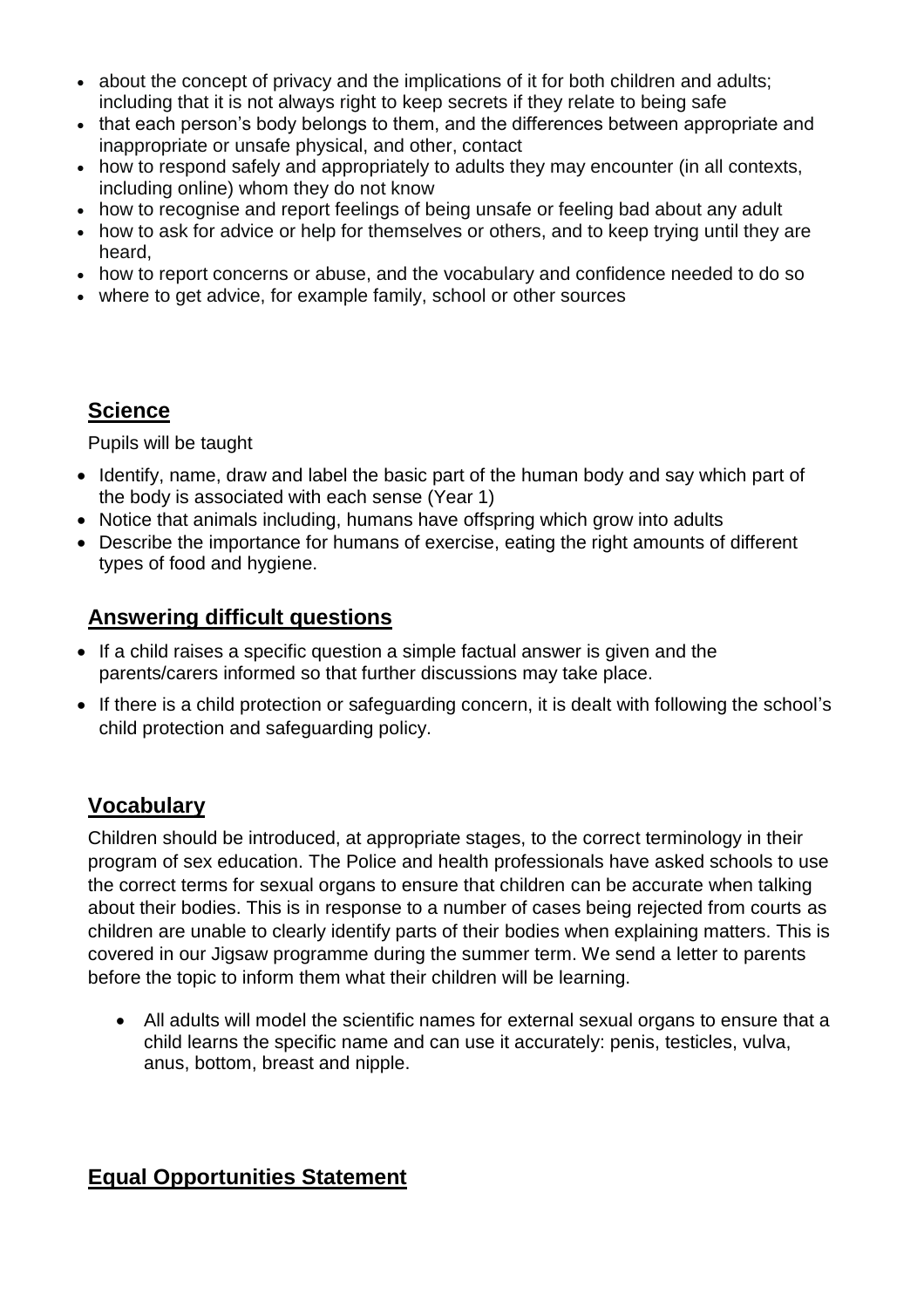The school is committed to the provision of RSE to all of its pupils. Our programme aims to respond to the diversity of children's cultures, faiths and family backgrounds. Equal time and provision will be allocated for all groups but there may be occasions where children with Special Educational Needs are given extra support.

#### **Roles and responsibilities**

#### **The governing board**

The governing board will approve the RSE policy, and hold the headteacher to account for its implementation.

#### **The headteacher**

The deputy headteacher and PSHE lead are responsible for ensuring that RSE is taught consistently across the school. The headteacher is responsible and for managing requests to withdraw pupils from non-statutory/non-science components of RSE.

#### **Staff**

Staff are responsible for:

- Delivering RSE in a sensitive way
- Modelling positive attitudes to RSE
- Monitoring progress
- Responding to the needs of individual pupils
- Responding appropriately to pupils whose parents wish them to be withdrawn from, the non-statutory/non-science, components of RSE

Staff do not have the right to opt out of teaching RSE. Staff who have concerns about teaching RSE are encouraged to discuss this with the headteacher and deputy headteacher.

#### **Pupils**

Pupils are expected to engage fully in RSE and, when discussing issues related to RSE, treat others with respect and sensitivity.

#### **Parents' right to withdraw**

Parents do not have the right to withdraw their children from the relationship education or science curriculum at Key Stage 1.

#### **Training**

Staff are trained on the delivery of RSE as part of their induction and it is included in our continuing professional development calendar.

The headteacher will also invite visitors from outside the school, such as school nurses to provide support and training to staff teaching RSE.